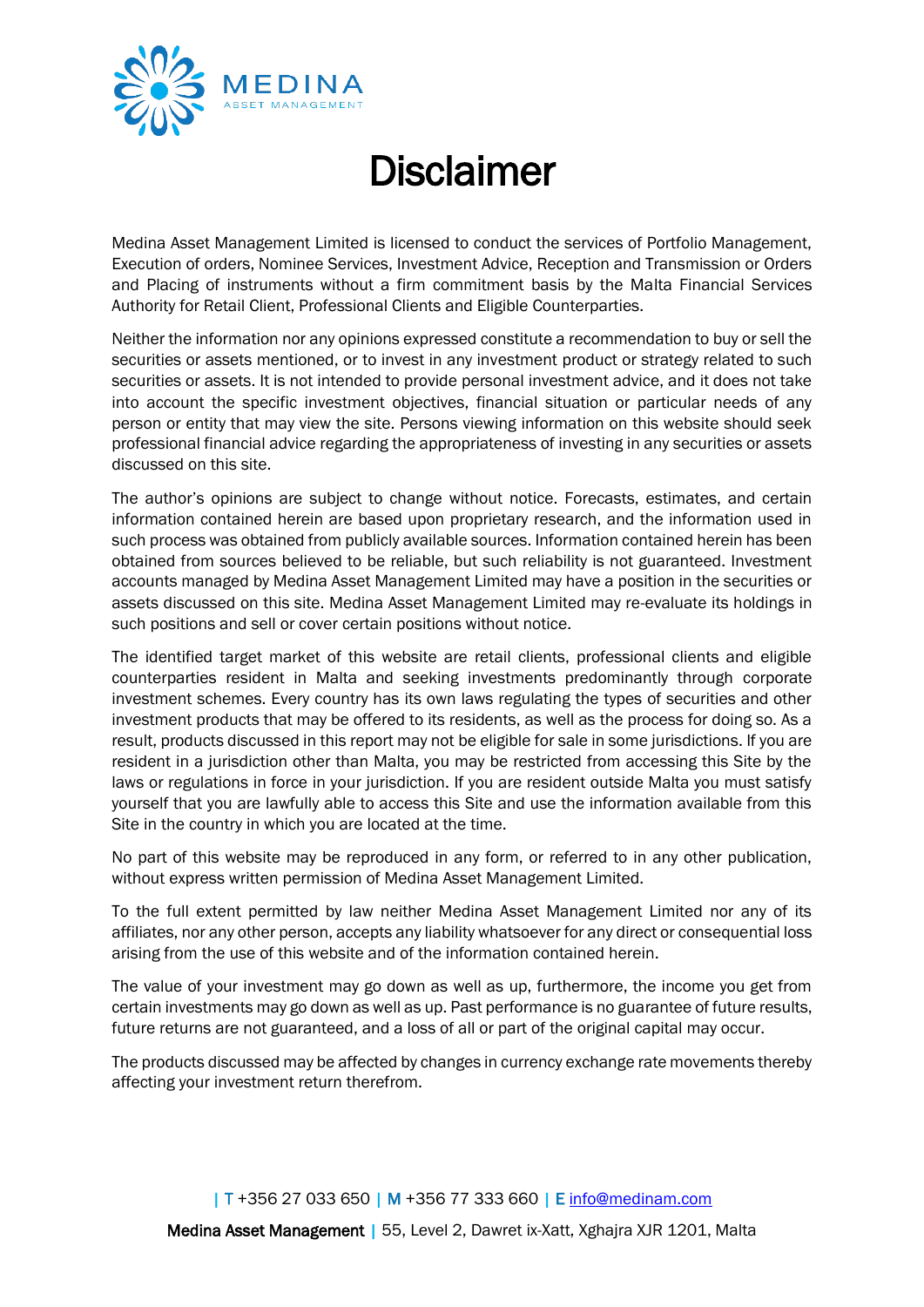

Medina Asset Management Limited, its directors, officers and employees, do not accept any liability for any loss or damage of whatsoever nature, including but not limited to: loss of profits, goodwill or any type of financial or other pecuniary or direct or special indirect or consequential loss arising from your use of or reliance on the information or functions contained in the Site, whether authorised or not; liability for any loss or damage whatsoever that may arise directly or indirectly from your inability to access or use this Site for any reason whether within or beyond our reasonable control; liability for any loss or damage whatsoever that may arise as a consequence of any delay, interruption or failure of the transmission or receipt of any instructions or notifications by or to you or on your behalf through this Site or any breach of the security of the Site.

Medina Asset Management Limited does not guarantee that access to, or the information or functions contained in this Site will be uninterrupted or error free, that defects other than those within our direct control will be corrected, or that this Site or the server that makes it available are free of viruses or other harmful components and Medina Asset Management Limited, its directors, officers and employees do not accept any liability for any loss or damage arising therefrom. The content of this Site is the property of Medina Asset Management Limited.

## *SFDR Regulatory Disclosures*

Medina Asset Management's proprietary research does not factor in ESG criteria (Environmental, Social & Governance) when choosing products for investment purposes on behalf of its clients. Medina Asset Management conducts qualitative and quantitative research as part of its investment selection process. Should a selected fund have a high ESG score this would still be included in the products offered.

Medina Asset Management does not currently manage any discretionary investment portfolios or mandates that have sustainability risk as one of their investment objectives/ risk management criteria. Hence, Medina Asset Management does not presently integrate sustainability risk nor sustainability adverse impact in its investment decision making/management process, nor do any of its managed portfolios or mandates qualify as promoting environmental or social characteristics or a combination of them, nor do they have sustainable investment included as an investment objective.

This stance may change in the future depending on the type of assets managed under the discretionary portfolio management mandates and depending on the investment objective of the investment portfolios managed. In any case, Medina Asset Management shall ensure that the relevant precontractual documentation made available to any potential client clearly indicates whether Medina Asset Management shall or shall not consider sustainability risks as part of its investment management process.

Where this is in the affirmative, Medina Asset Management shall ensure to disclose clearly:

- a. the manner in which sustainability risks are integrated into its investment decisions; and
- b. the results of the assessment of the likely impacts of sustainability risks on the returns of the financial product(s) it is managing.

Where Medina Asset Management shall deem sustainability risks not to be relevant, it shall include a clear and concise explanation of the reasons therefor.

## | T +356 27 033 650 | M +356 77 333 660 | E [info@medinam.com](mailto:info@medinam.com)

Medina Asset Management | 55, Level 2, Dawret ix-Xatt, Xghajra XJR 1201, Malta